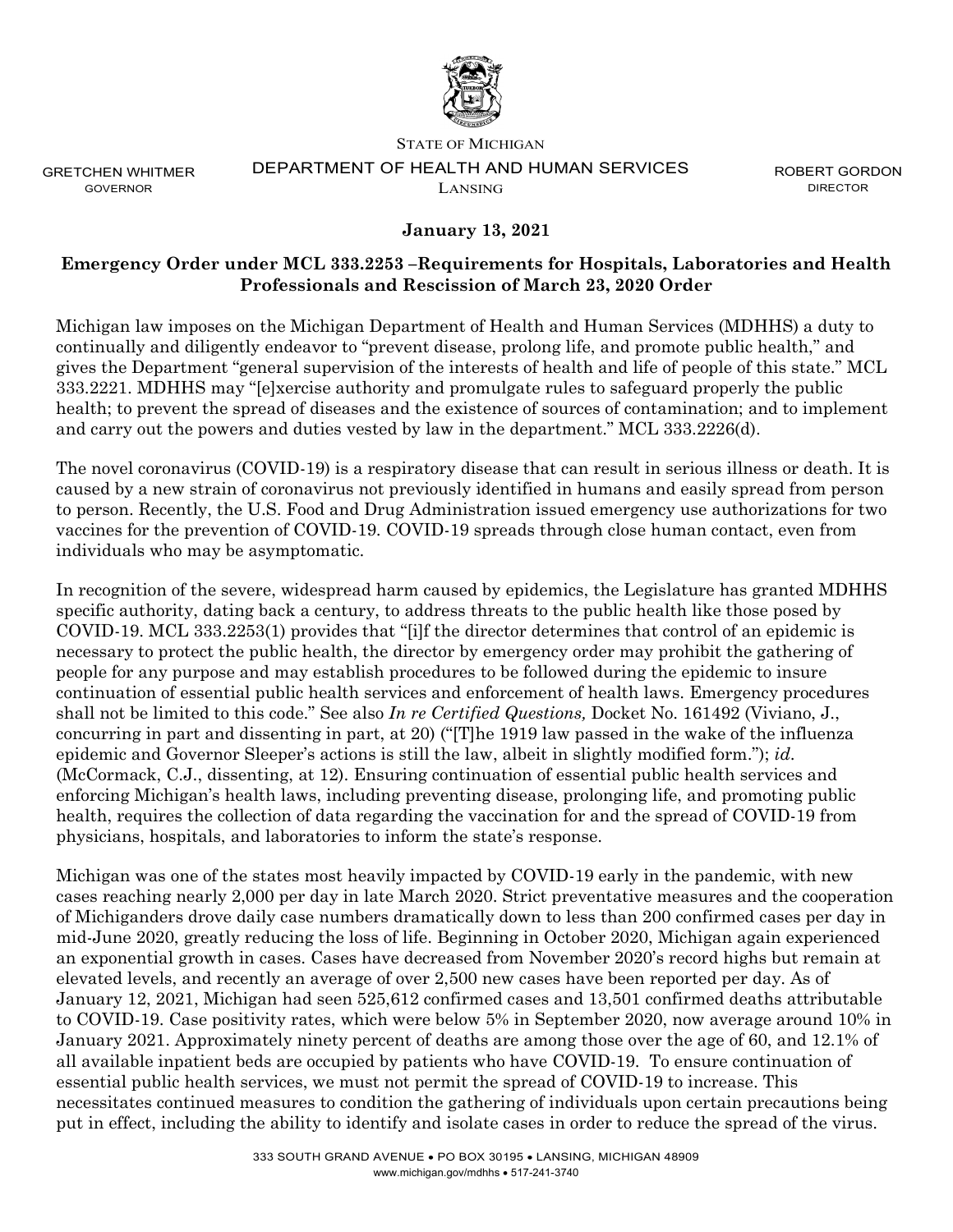Based on the authority of MDHHS, it is necessary to issue orders under the Public Health Code to control the COVID-19 epidemic.

On March 23, 2020, MDHHS issued an order to require reporting of COVID-19 data by physicians, hospitals, and laboratories. As the state's response to COVID-19 has developed, the needs for data reporting have grown and changed. More vaccines are expected to be approved for use in the coming weeks, and it is now necessary to amend the order to provide for the reporting of vaccine administration.

Considering the above, and upon the advice of scientific and medical experts, I have concluded pursuant to MCL 333.2253 that the COVID-19 pandemic continues to constitute an epidemic in Michigan. I further conclude that control of the epidemic is necessary to protect the public health and that it is necessary to establish procedures to be followed during the epidemic to ensure the continuation of essential public health services and enforcement of health laws. As provided in MCL 333.2253, these emergency procedures are not limited to the Public Health Code.

I therefore order that:

- 1. Clinical Laboratory Improvement Amendment (CLIA)-certified facilities, including CLIA certificate waiver facilities, in the state of Michigan that process tests for COVID-19 must prioritize sampling and testing for COVID-19 in the manner instructed by the Department. Instructions can be found attached to this order, and may be updated from time to time.
- 2. Physicians and other health professionals who collect specimens for testing of COVID-19 must label specimens in the manner instructed by the Department. Lab requisitions forms must also include patient information as instructed by the Department. Instructions can be found attached to this order, and may be updated from time to time.
- 3. Physicians and other health professionals who administer a vaccine for COVID-19 must document that vaccination in the Michigan Care Improvement registry (MCIR). Instructions can be found attached to this order, and may be updated from time to time.
- 4. Hospitals in the state of Michigan must abide by the Department's instructions on reporting of information related to the COVID-19 response. Instructions can be found attached to this order, and may be updated from time to time.
- 5. Implementation.
	- a. Nothing in this order should be taken to modify, limit, or abridge protections provided by state or federal law for a person with a disability.
	- b. Under MCL 333.2235(1), local health departments are authorized to carry out and enforce the terms of this order.
	- c. Consistent with MCL 333.2261, violation of this order is a misdemeanor punishable by imprisonment for not more than 6 months, or a fine of not more than \$200.00, or both.
	- d. The March 23, 2020 order entitled Emergency Order Pursuant to MCL 333.2253 Instructions to Hospitals, Laboratories, and Health Professionals related to reporting COVID-19 testing and other data is rescinded. Nothing in this order shall be construed to affect any prosecution based on conduct that occurred before the effective date of this order.
	- e. Consistent with any rule or emergency rule promulgated and adopted in a schedule of monetary civil penalties under MCL 333.2262(1) and applicable to this order, violations of this order are punishable by a civil fine of up to \$1,000 for each violation or day that a violation continues.
	- f. If any provision of this order is found invalid by a court of competent jurisdiction, whether in whole or in part, such decision will not affect the validity of the remaining part of this order.